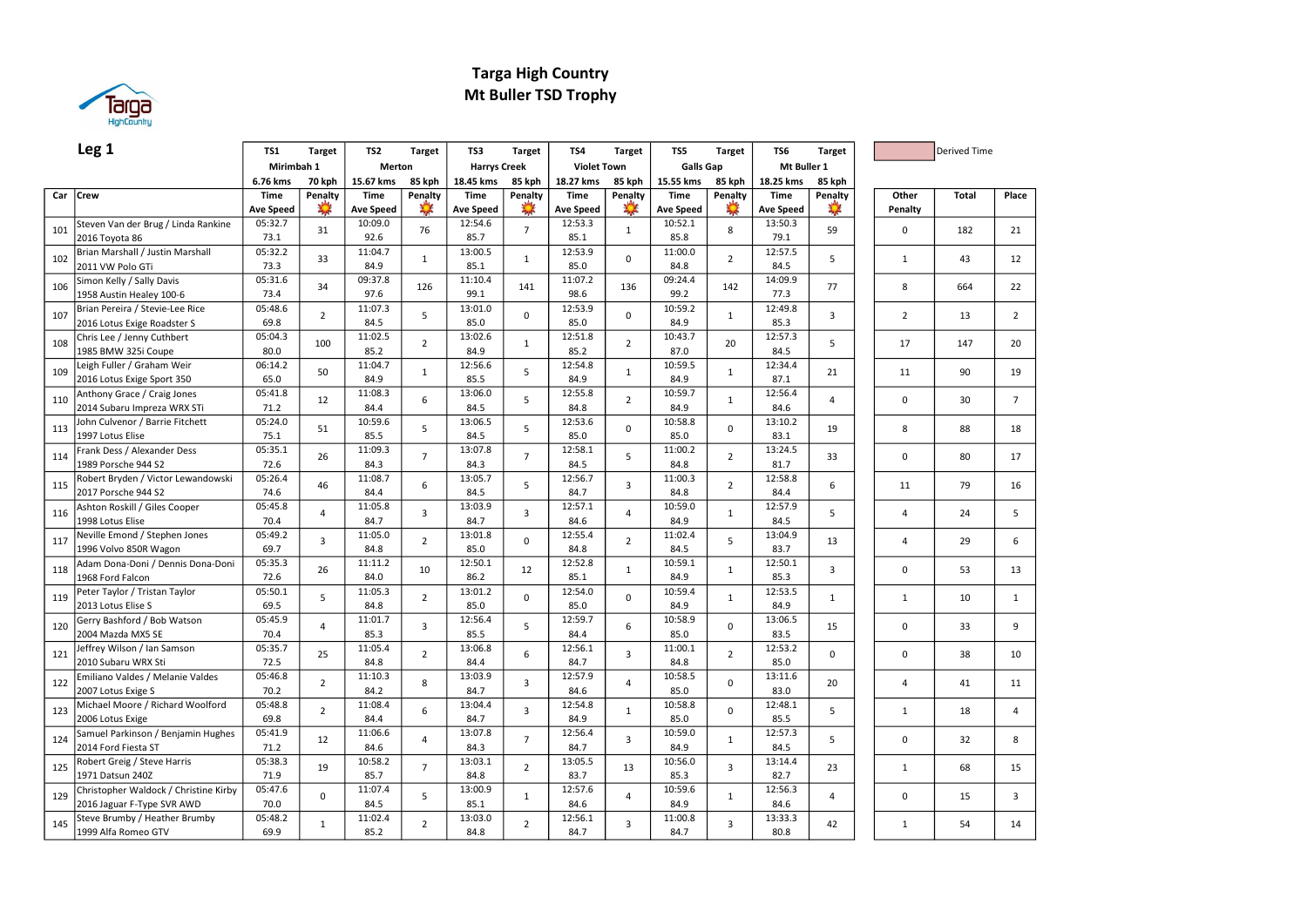

## Targa High Country

## Mt Buller TSD Trophy

#### TS12 Downgraded No penalties

|     | Leg <sub>2</sub>                                                    | TS7                             | <b>Target</b>           | TS8                             | <b>Target</b>  | TS9                             | <b>Target</b>  | <b>TS10</b>                     | <b>Target</b>  | <b>TS11</b>                     | <b>Target</b>            | <b>TS12</b>                     | <b>Target</b>  |                  | <b>Derived Time</b> |                |
|-----|---------------------------------------------------------------------|---------------------------------|-------------------------|---------------------------------|----------------|---------------------------------|----------------|---------------------------------|----------------|---------------------------------|--------------------------|---------------------------------|----------------|------------------|---------------------|----------------|
|     |                                                                     | Mirimbah 2                      |                         | <b>Barwite</b>                  |                | <b>Tolmie</b>                   |                | <b>Powers Lookout</b>           |                | <b>Bridge Creek</b>             |                          | Mansfield                       |                |                  |                     |                |
|     |                                                                     | 6.76 kms                        | 80 kph                  | 7.42 kms                        | 90 kph         | 16.3 kms                        | 90 kph         | 16.09 kms                       | 90 kph         | 7.37 kms                        | 90 kph                   | 4.22 kms                        | 75 kph         |                  |                     |                |
| Car | <b>Crew</b>                                                         | <b>Time</b><br><b>Ave Speed</b> | Penalty                 | <b>Time</b><br><b>Ave Speed</b> | Penalty        | <b>Time</b><br><b>Ave Speed</b> | Penalty        | <b>Time</b><br><b>Ave Speed</b> | Penalty        | <b>Time</b><br><b>Ave Speed</b> | Penalty<br>$\frac{1}{2}$ | <b>Time</b><br><b>Ave Speed</b> | Penalty<br>X.X | Other<br>Penalty | <b>Total</b>        | Place          |
| 101 | Steven Van der Brug / Linda Rankine<br>2016 Toyota 86               | 04:59.6<br>81.2                 | 12                      | 04:43.3<br>94.3                 | 43             | 10:53.0<br>89.9                 | $\mathbf{1}$   | 10:45.0<br>89.8                 | $\overline{2}$ | 04:54.2<br>90.2                 | $\overline{2}$           |                                 |                | $\mathbf 0$      | 242                 | 21             |
| 102 | Brian Marshall / Justin Marshall<br>2011 VW Polo GTi                | 05:03.9<br>80.1                 | $\mathbf{1}$            | 04:56.1<br>90.2                 | $\overline{2}$ | 10:51.9<br>90.0                 | $\mathbf 0$    | 10:44.6<br>89.9                 | $\mathbf{1}$   | 04:54.8<br>90.0                 | $\mathbf 0$              |                                 |                | $\mathbf 0$      | 47                  | $=6$           |
| 106 | Simon Kelly / Sally Davis<br>1958 Austin Healey 100-6               | 05:36.3<br>72.4                 | 76                      | 05:05.5<br>87.4                 | 26             | 10:53.7<br>89.8                 | $\overline{2}$ | 10:26.1<br>92.5                 | 25             | 04:53.8<br>90.3                 | $\overline{3}$           |                                 |                | $\pmb{0}$        | 796                 | 22             |
| 107 | Brian Pereira / Stevie-Lee Rice<br>2016 Lotus Exige Roadster S      | 05:00.5<br>81.0                 | 10                      | 04:56.0<br>90.2                 | $\overline{2}$ | 10:55.0<br>89.6                 | $\overline{4}$ | 10:43.3<br>90.0                 | $\Omega$       | 04:54.6<br>90.1                 | $\mathbf{1}$             |                                 |                | $\mathbf 0$      | 30                  | 3              |
| 108 | Chris Lee / Jenny Cuthbert<br>1985 BMW 325i Coupe                   | 05:03.0<br>80.3                 | $\overline{3}$          | 04:45.5<br>93.6                 | 36             | 10:50.5<br>90.2                 | $\overline{2}$ | 10:44.4<br>89.9                 | $\mathbf{1}$   | 04:55.0<br>89.9                 | $\mathbf{1}$             |                                 |                | $\overline{4}$   | 194                 | 20             |
| 109 | Leigh Fuller / Graham Weir<br>2016 Lotus Exige Sport 350            | 05:05.3<br>79.7                 | $\overline{3}$          | 04:48.6<br>92.6                 | 26             | 10:52.6<br>89.9                 | $\mathbf{1}$   | 10:43.1<br>90.1                 | $\mathbf 1$    | 04:55.4<br>89.8                 | $\overline{2}$           |                                 |                | $\mathbf 0$      | 123                 | 18             |
| 110 | Anthony Grace / Craig Jones<br>2014 Subaru Impreza WRX STi          | 05:03.4<br>80.2                 | $\overline{2}$          | 04:58.0<br>89.6                 | $\overline{4}$ | 10:56.9<br>89.3                 | $\overline{7}$ | 10:44.5<br>89.9                 | $\mathbf{1}$   | 04:55.8<br>89.7                 | 3                        |                                 |                | $\mathbf 0$      | 47                  | $=6$           |
| 113 | John Culvenor / Barrie Fitchett<br>1997 Lotus Elise                 | 05:04.5<br>79.9                 | $\mathbf{1}$            | 04:59.5<br>89.2                 | 8              | 10:40.3<br>91.6                 | 16             | 10:46.3<br>89.6                 | $\overline{4}$ | 04:56.7<br>89.4                 | 6                        |                                 |                | 4                | 127                 | 19             |
| 114 | Frank Dess / Alexander Dess<br>1989 Porsche 944 S2                  | 05:01.4<br>80.7                 | $\overline{7}$          | 04:58.1<br>89.6                 | 4              | 10:49.9<br>90.3                 | $\overline{3}$ | 10:39.1<br>90.6                 | 6              | 04:51.9<br>90.9                 | 9                        |                                 |                | $\mathbf 0$      | 109                 | 16             |
| 115 | Robert Bryden / Victor Lewandowski<br>2017 Porsche 944 S2           | 05:04.8<br>79.8                 | $\overline{2}$          | 04:55.6<br>90.4                 | $\overline{4}$ | 10:52.1<br>90.0                 | $\Omega$       | 10:41.0<br>90.4                 | 4              | 04:56.7<br>89.4                 | 6                        |                                 |                | 12               | 107                 | 15             |
| 116 | Ashton Roskill / Giles Cooper<br>1998 Lotus Elise                   | 05:02.7<br>80.4                 | $\overline{4}$          | 04:54.1<br>90.8                 | 8              | 10:54.4<br>89.7                 | $\overline{3}$ | 10:44.4<br>89.9                 | $\mathbf{1}$   | 04:54.4<br>90.1                 | $\mathbf{1}$             |                                 |                | 3                | 44                  | $\overline{4}$ |
| 117 | Neville Emond / Stephen Jones<br>1996 Volvo 850R Wagon              | 05:06.3<br>79.5                 | 5                       | 04:55.4<br>90.4                 | 4              | 10:53.4<br>89.8                 | $\overline{2}$ | 10:45.0<br>89.8                 | $\overline{2}$ | 04:54.2<br>90.2                 | $\overline{2}$           |                                 |                | $\overline{4}$   | 48                  | 8              |
| 118 | Adam Dona-Doni / Dennis Dona-Doni<br>1968 Ford Falcon               | 05:03.6<br>80.2                 | $\overline{2}$          | 04:54.2<br>90.8                 | 8              | 10:50.6<br>90.2                 | $\overline{2}$ | 10:43.5<br>90.0                 | $\Omega$       | 04:55.4<br>89.8                 | $\overline{2}$           |                                 |                | $\overline{4}$   | 71                  | 13             |
| 119 | Peter Taylor / Tristan Taylor<br>2013 Lotus Elise S                 | 05:04.6<br>79.9                 | $\mathbf{1}$            | 04:48.2<br>92.7                 | 27             | 10:51.6<br>90.1                 | $\mathbf{1}$   | 10:42.5<br>90.2                 | $\overline{2}$ | 04:56.8<br>89.4                 | 6                        |                                 |                | 8                | 55                  | 9              |
| 120 | Gerry Bashford / Bob Watson<br>2004 Mazda MX5 SE                    | 05:00.2<br>81.1                 | 11                      | 04:55.6<br>90.4                 | $\overline{4}$ | 10:48.4<br>90.5                 | 5              | 10:42.9<br>90.1                 | $\mathbf{1}$   | 04:53.0<br>90.6                 | 6                        |                                 |                | 6                | 66                  | $=10$          |
| 121 | Jeffrey Wilson / Ian Samson<br>2010 Subaru WRX Sti                  | 05:07.1<br>79.2                 | 8                       | 04:59.2<br>89.3                 | $\overline{7}$ | 10:56.1<br>89.4                 | 6              | 10:44.7<br>89.8                 | $\overline{2}$ | 04:56.0<br>89.6                 | $\overline{4}$           |                                 |                | 17               | 82                  | 14             |
| 122 | Emiliano Valdes / Melanie Valdes<br>2007 Lotus Exige S              | 05:02.6<br>80.4                 | $\overline{4}$          | 05:02.8<br>88.2                 | 18             | 10:53.2<br>89.8                 | $\overline{2}$ | 10:44.7<br>89.8                 | $\overline{2}$ | 04:55.4<br>89.8                 | $\overline{2}$           |                                 |                | $\pmb{0}$        | 69                  | 12             |
| 123 | Michael Moore / Richard Woolford<br>2006 Lotus Exige                | 05:03.7<br>80.1                 | $\mathbf{1}$            | 04:56.6<br>90.1                 | $\mathbf{1}$   | 10:53.8<br>89.8                 | $\overline{2}$ | 10:43.6<br>90.0                 | $\Omega$       | 04:55.8<br>89.7                 | $\overline{3}$           |                                 |                | $\overline{2}$   | 27                  | $\overline{2}$ |
| 124 | Samuel Parkinson / Benjamin Hughes<br>2014 Ford Fiesta ST           | 05:06.5<br>79.4                 | 6                       | 04:56.5<br>90.1                 | $\mathbf{1}$   | 10:54.0<br>89.7                 | $\overline{3}$ | 10:44.6<br>89.9                 | $\mathbf{1}$   | 04:55.6<br>89.8                 | $\overline{2}$           |                                 |                | $\mathbf 0$      | 45                  | 5              |
| 125 | Robert Greig / Steve Harris<br>1971 Datsun 240Z                     | 05:00.3<br>81.0                 | 10                      | 05:04.6<br>87.7                 | 23             | 10:58.3<br>89.1                 | $\overline{9}$ | 10:44.7<br>89.8                 | $\overline{2}$ | 04:51.9<br>90.9                 | 9                        |                                 |                | $\mathbf 0$      | 121                 | 17             |
| 129 | Christopher Waldock / Christine Kirby<br>2016 Jaguar F-Type SVR AWD | 05:03.2<br>80.3                 | $\overline{3}$          | 04:56.5<br>90.1                 | $\mathbf{1}$   | 10:51.3<br>90.1                 | $\mathbf{1}$   | 10:44.3<br>89.9                 | $1\,$          | 04:55.2<br>89.9                 | $\mathbf{1}$             |                                 |                | $\mathbf 0$      | 22                  | $\mathbf{1}$   |
| 145 | Steve Brumby / Heather Brumby<br>1999 Alfa Romeo GTV                | 05:03.1<br>80.3                 | $\overline{\mathbf{3}}$ | 04:57.0<br>89.9                 | $\mathbf{1}$   | 10:53.7<br>89.8                 | $\overline{2}$ | 10:44.3<br>89.9                 | $1\,$          | 04:56.3<br>89.5                 | 5                        |                                 |                | $\Omega$         | 66                  | $=10$          |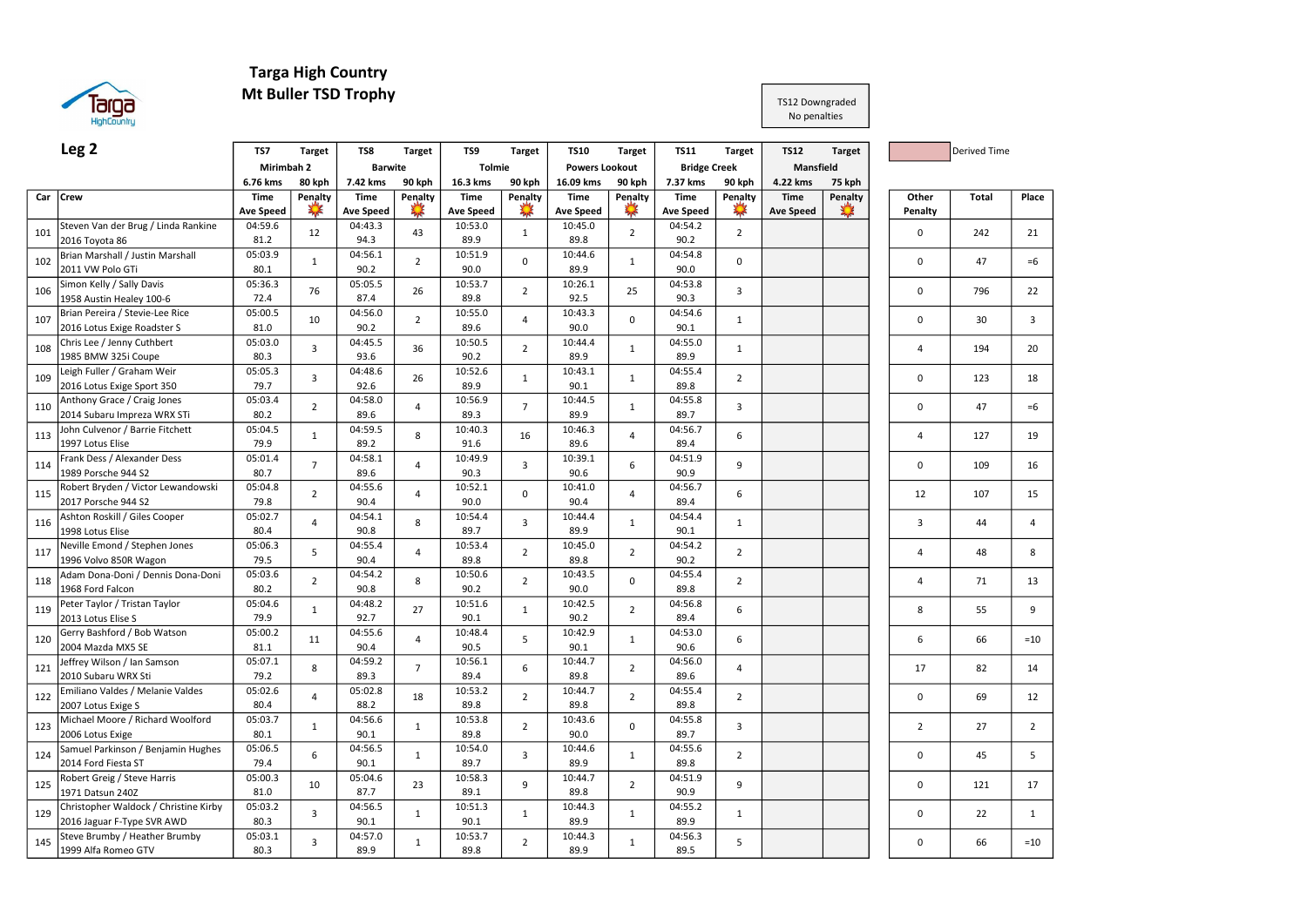

## Targa High Country Mt Buller TSD Trophy

|     | Leg <sub>3</sub>                                   | <b>TS13</b>      | <b>Target</b>  | <b>TS14</b>      | <b>Target</b>  | <b>TS15</b>         | Target         | <b>TS16</b>      | <b>Target</b>    | <b>TS17</b>      | <b>Target</b>  | <b>TS18</b>      | <b>Target</b>  |                | <b>Derived Time</b> |                |
|-----|----------------------------------------------------|------------------|----------------|------------------|----------------|---------------------|----------------|------------------|------------------|------------------|----------------|------------------|----------------|----------------|---------------------|----------------|
|     |                                                    | Mirimbah 3       |                | Jamieson         |                | <b>Devils River</b> |                | Skyline          |                  | Eildon           |                | Mt Buller 2      |                |                |                     |                |
|     |                                                    | 6.76 kms         | 80 kph         | 48.5 kms         | 80 kph         | 10.32 kms           | 85 kph         | 10.17 kms        | 85 kph           | 39.77 kms        | 80 kph         | 18.25 kms        | 85 kph         |                |                     |                |
|     | Car Crew                                           | <b>Time</b>      | Penalty        | Time             | Penalty        | <b>Time</b>         | Penalty        | Time             | Penalty          | Time             | Penalty        | <b>Time</b>      | Penalty        | Other          | <b>Total</b>        | Place          |
|     |                                                    | <b>Ave Speed</b> | $\frac{1}{2}$  | <b>Ave Speed</b> | A.A            | <b>Ave Speed</b>    | A.F            | <b>Ave Speed</b> | $\sum_{i=1}^{n}$ | <b>Ave Speed</b> | L,             | <b>Ave Speed</b> |                | Penalty        |                     |                |
|     | Steven Van der Brug / Linda Rankine                | 05:01.0          |                | 36:21.5          |                | 07:07.1             |                | 07:17.7          |                  | 29:32.0          |                | 12:44.4          |                |                |                     |                |
| 101 | 2016 Toyota 86                                     | 80.9             | 9              | 80.0             | $\mathbf 0$    | 87.0                | 20             | 83.6             | 14               | 80.8             | 8              | 85.9             | 9              | 3              | 305                 | 20             |
|     | Brian Marshall / Justin Marshall                   | 05:02.9          |                | 37:11.3          |                | 07:32.5             |                | 07:40.5          |                  | 34:05.4          |                | 13:14.6          |                |                |                     |                |
| 102 | 2011 VW Polo GTi                                   | 80.3             | 3              | 78.3             | 17             | 82.1                | 29             | 79.5             | 55               | 70.0             | 100            | 82.7             | 23             | $\mathbf 0$    | 274                 | 19             |
|     | Simon Kelly / Sally Davis                          | 05:20.1          |                | 36:42.4          |                | 07:37.8             |                | 07:34.4          |                  | 30:37.4          |                | 13:24.6          |                |                |                     |                |
| 106 | 1958 Austin Healey 100-6                           | 76.0             | 40             | 79.3             | $\overline{7}$ | 81.2                | 38             | 80.6             | 44               | 77.9             | 21             | 81.7             | 33             | 8              | 987                 | 22             |
|     | Brian Pereira / Stevie-Lee Rice                    | 05:04.0          |                | 36:30.4          |                | 07:10.2             |                | 07:11.0          |                  | 29:57.0          |                | 12:57.4          |                |                |                     |                |
| 107 | 2016 Lotus Exige Roadster S                        | 80.1             | $\mathbf{1}$   | 79.7             | $\overline{3}$ | 86.4                | 14             | 84.9             | $\mathbf{1}$     | 79.7             | 3              | 84.5             | 5              | $\Omega$       | 57                  | 3              |
|     | Chris Lee / Jenny Cuthbert                         | 04:56.3          |                | 36:17.1          |                | 07:20.7             |                | 07:14.8          |                  | 28:48.4          |                | 12:52.7          |                |                |                     |                |
| 108 | 1985 BMW 325i Coupe                                | 82.1             | 21             | 80.2             | $\overline{2}$ | 84.3                | $\overline{7}$ | 84.2             | 8                | 82.8             | 28             | 85.0             | 0              | $\Omega$       | 260                 | 18             |
|     | Leigh Fuller / Graham Weir                         | 05:11.7          |                | 36:32.7          | $\overline{4}$ | 07:18.0             | $\overline{2}$ | 07:12.8          | $\overline{4}$   | 29:48.4          |                | 12:49.8          |                | $\Omega$       |                     |                |
| 109 | 2016 Lotus Exige Sport 350                         | 78.1             | 19             | 79.6             |                | 84.8                |                | 84.6             |                  | 80.1             | $\mathbf{1}$   | 85.3             | 3              |                | 156                 | 15             |
|     | Anthony Grace / Craig Jones                        | 05:03.0          |                | 42:19.7          |                | 07:19.0             |                | 07:14.0          |                  | 29:59.1          |                | 12:52.9          |                |                |                     |                |
| 110 | 2014 Subaru Impreza WRX STi                        | 80.3             | 3              | 68.7             | 113            | 84.6                | $\overline{4}$ | 84.4             | 6                | 79.6             | $\overline{4}$ | 85.0             | 0              | $\overline{4}$ | 181                 | 17             |
| 113 | John Culvenor / Barrie Fitchett                    | 05:07.0          | $\overline{7}$ | 36:03.5          | $\overline{7}$ | 07:21.7             | 9              | 07:21.5          | 21               | 29:39.2          | 5              | 12:52.9          | $\Omega$       | $\Omega$       | 176                 | 16             |
|     | 1997 Lotus Elise                                   | 79.3             |                | 80.7             |                | 84.1                |                | 82.9             |                  | 80.5             |                | 85.0             |                |                |                     |                |
|     | Frank Dess / Alexander Dess                        | 05:06.5          | 6              | 36:30.8          | $\overline{3}$ | 07:19.4             | $\overline{4}$ | 07:23.7          | 25               | 29:46.3          | $\overline{2}$ | 12:54.8          |                | $\mathbf{1}$   | 152                 |                |
| 114 | 1989 Porsche 944 S2                                | 79.4             |                | 79.7             |                | 84.6                |                | 82.5             |                  | 80.2             |                | 84.8             | $\overline{2}$ |                |                     | 14             |
|     | Robert Bryden / Victor Lewandowski                 | 05:04.8          | $\overline{2}$ | 36:36.9          | 5              | 07:17.1             | $\mathbf 0$    | 07:11.8          | $\overline{2}$   | 29:48.8          | $\mathbf 0$    | 12:57.8          | 5              | $\overline{4}$ | 125                 | 11             |
| 115 | 2017 Porsche 944 S2                                | 79.8             |                | 79.5             |                | 85.0                |                | 84.8             |                  | 80.0             |                | 84.5             |                |                |                     |                |
| 116 | Ashton Roskill / Giles Cooper                      | 05:00.6          | 10             | 36:35.8          | 5              | 07:18.8             | 3              | 07:15.2          | 9                | 29:52.7          | $\mathbf{1}$   | 12:56.1          | 3              | $\mathbf 0$    | 75                  | $\overline{7}$ |
|     | 1998 Lotus Elise                                   | 81.0             |                | 79.5             |                | 84.7                |                | 84.1             |                  | 79.9             |                | 84.7             |                |                |                     |                |
| 117 | Neville Emond / Stephen Jones                      | 05:04.5          | $\mathbf{1}$   | 36:35.1          | 5              | 07:18.8             | $\overline{3}$ | 07:13.7          | 6                | 29:47.1          | $\mathbf{1}$   | 12:49.7          | 4              | $\mathbf{1}$   | 69                  | 6              |
|     | 1996 Volvo 850R Wagon                              | 79.9             |                | 79.5             |                | 84.7                |                | 84.4             |                  | 80.1             |                | 85.4             |                |                |                     |                |
| 118 | Adam Dona-Doni / Dennis Dona-Doni                  | 05:03.9          | $\mathbf{1}$   | 36:19.2          | $\mathbf{1}$   | 07:16.1             | $\overline{2}$ | 07:16.4          | 11               | 29:45.1          | $\overline{2}$ | 13:19.3          | 28             | $\Omega$       | 116                 | 10             |
|     | 1968 Ford Falcon                                   | 80.1             |                | 80.1             |                | 85.2                |                | 83.9             |                  | 80.2             |                | 82.2             |                |                |                     |                |
| 119 | Peter Taylor / Tristan Taylor                      | 05:04.2          | 0              | 36:31.7          | $\overline{3}$ | 07:18.5             | $\overline{3}$ | 07:12.0          | $\overline{2}$   | 29:48.6          | $\mathbf 0$    | 12:50.6          | 3              | 0              | 66                  | 5              |
|     | 2013 Lotus Elise S                                 | 80.0             |                | 79.7             |                | 84.7                |                | 84.8             |                  | 80.0             |                | 85.3             |                |                |                     |                |
| 120 | Gerry Bashford / Bob Watson                        | 05:03.0          | 3              | 36:06.3          | 6              | 07:16.9             | $\mathbf 0$    | 07:18.1          | 14               | 29:50.0          | $\mathbf 0$    | 12:46.5          | $\overline{7}$ | $\mathbf 0$    | 96                  | 8              |
|     | 2004 Mazda MX5 SE                                  | 80.3             |                | 80.6             |                | 85.0                |                | 83.6             |                  | 80.0             |                | 85.7             |                |                |                     |                |
| 121 | Jeffrey Wilson / Ian Samson                        | 05:07.3          | 8              | 36:23.1          | $\mathbf 0$    | 07:39.9             | 42             | 07:12.9          | $\overline{4}$   | 29:56.8          | 3              | 12:53.9          | $\mathbf{1}$   | 0              | 140                 | 13             |
|     | 2010 Subaru WRX Sti                                | 79.2             |                | 80.0             |                | 80.8                |                | 84.6             |                  | 79.7             |                | 84.9             |                |                |                     |                |
| 122 | Emiliano Valdes / Melanie Valdes                   | 05:02.6          | $\overline{4}$ | 36:56.9          | 12             | 07:19.4             | $\overline{4}$ | 07:13.5          | 5                | 29:53.3          | $\overline{2}$ | 12:47.1          | 6              | 0              | 102                 | 9              |
|     | 2007 Lotus Exige S                                 | 80.4             |                | 78.8             |                | 84.6                |                | 84.5             |                  | 79.8             |                | 85.6             |                |                |                     |                |
| 123 | Michael Moore / Richard Woolford                   | 05:03.8          | $\mathbf{1}$   | 36:43.7          | 8              | 07:18.1             | $\overline{2}$ | 07:09.7          | $\overline{2}$   | 29:38.8          | 5              | 12:53.9          | $\mathbf{1}$   | $\overline{2}$ | 48                  | $\overline{2}$ |
|     | 2006 Lotus Exige                                   | 80.1<br>05:01.3  |                | 79.2             |                | 84.8                |                | 85.2             |                  | 80.5<br>29:48.6  |                | 84.9<br>12:52.2  |                |                |                     |                |
| 124 | Samuel Parkinson / Benjamin Hughes                 | 80.8             | 8              | 36:25.4<br>79.9  | $\mathbf{1}$   | 07:13.1<br>85.8     | 8              | 07:11.2<br>84.9  | $\mathbf{1}$     | 80.0             | 0              | 85.1             | $\mathbf{1}$   | $\mathbf{1}$   | 65                  | $\overline{4}$ |
|     | 2014 Ford Fiesta ST<br>Robert Greig / Steve Harris | 05:29.2          |                | 39:38.7          |                | 07:29.0             |                | 07:41.6          |                  | 31:54.9          |                | 14:01.3          |                |                |                     |                |
| 125 | 1971 Datsun 240Z                                   | 73.9             | 61             | 73.4             | 66             | 82.7                | 23             | 79.3             | 57               | 74.8             | 52             | 78.1             | 69             | $\mathbf 0$    | 449                 | 21             |
|     | Christopher Waldock / Christine Kirby              | 05:02.1          |                | 36:22.1          |                | 07:20.6             |                | 07:12.8          |                  | 29:45.9          |                | 12:56.9          |                |                |                     |                |
| 129 | 2016 Jaguar F-Type SVR AWD                         | 80.6             | 6              | 80.0             | $\mathbf 0$    | 84.3                | $\overline{7}$ | 84.6             | $\overline{4}$   | 80.2             | $\overline{2}$ | 84.6             | 4              | $\mathbf 0$    | 45                  | $\mathbf{1}$   |
|     | Steve Brumby / Heather Brumby                      | 05:04.9          |                | 36:41.8          |                | 07:17.1             |                | 07:36.3          |                  | 30:20.2          |                | 12:55.6          |                |                |                     |                |
| 145 | 1999 Alfa Romeo GTV                                | 79.8             | $\overline{2}$ | 79.3             | $\overline{7}$ | 85.0                | 0              | 80.2             | 48               | 78.7             | 13             | 84.7             | 3              | 0              | 139                 | 12             |
|     |                                                    |                  |                |                  |                |                     |                |                  |                  |                  |                |                  |                |                |                     |                |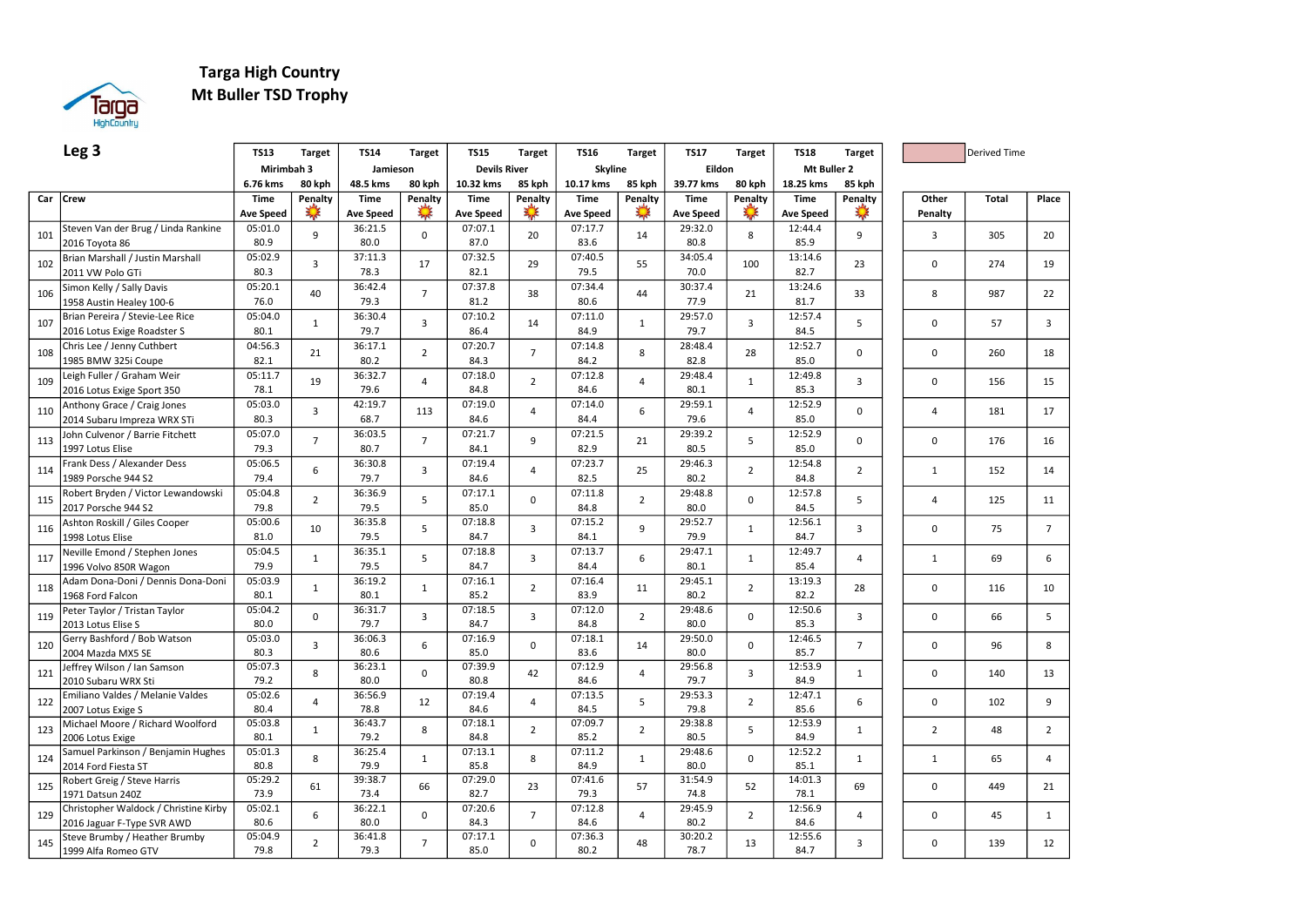# Mt Buller TSD Trophy Penalties Targa High Country



| Car | <b>Crew</b>                        | <b>Stage</b>     | <b>Detail</b>        | Penalty        | Leg            |
|-----|------------------------------------|------------------|----------------------|----------------|----------------|
| 116 | Ashton Roskill / Giles Cooper      | TS 2 Merton      | 4 secs over 130 kph  | 4              | $\mathbf{1}$   |
| 106 | Simon Kelly / Sally Davis          | TS 2 Merton      | 4 secs over 130 kph  | 4              | $\mathbf{1}$   |
| 106 | Simon Kelly / Sally Davis          | TS 5 Galls Gap   | 3 secs over 130 kph  | 3              | $\mathbf{1}$   |
| 115 | Robert Bryden / Victor Lewandowski | TS 6 Mt Buller 1 | 4 secs over 130 kph  | 4              | $\mathbf{1}$   |
| 116 | Ashton Roskill / Giles Cooper      | TS 9 Tolmie      | 3 secs over 130 kph  | 3              | $\overline{2}$ |
| 125 | Robert Greig / Steve Harris        | TS 1 Mirimbah 1  | 1 sec under 30 kph   | $\mathbf{1}$   | $\mathbf{1}$   |
| 117 | Neville Emond / Stephen Jones      | TS 1 Mirimbah 1  | 4 secs under 30 kph  | 4              | $\mathbf{1}$   |
| 108 | Chris Lee / Jenny Cuthbert         | TS 1 Mirimbah 1  | 17 secs under 30 kph | 17             | $\mathbf{1}$   |
| 115 | Robert Bryden / Victor Lewandowski | TS 1 Mirimbah 1  | 7 secs under 30 kph  | $\overline{7}$ | $\mathbf{1}$   |
| 106 | Simon Kelly / Sally Davis          | TS 2 Merton      | 1 sec under 30 kph   | $\mathbf{1}$   | $\mathbf{1}$   |
| 113 | John Culvenor / Barrie Fitchett    | TS 2 Merton      | 7 secs under 30 kph  | $\overline{7}$ | $\mathbf{1}$   |
| 122 | Emiliano Valdes / Melanie Valdes   | TS 2 Merton      | 4 secs under 30 kph  | 4              | $\mathbf{1}$   |
| 113 | John Culvenor / Barrie Fitchett    | TS 4 Violet Town | 1 sec under 30 kph   | $\mathbf{1}$   | $\mathbf{1}$   |
| 119 | Peter Taylor / Tristan Taylor      | TS 5 Galls Gap   | 1 sec under 30 kph   | $\mathbf{1}$   | $\mathbf{1}$   |
| 102 | Brian Marshall / Justin Marshall   | TS 6 Mt Buller 1 | 1 sec under 30 kph   | $\mathbf{1}$   | $\mathbf{1}$   |
| 107 | Brian Pereira / Stevie-Lee Rice    | TS 6 Mt Buller 1 | 2 secs under 30 kph  | $\overline{2}$ | $\mathbf{1}$   |
| 109 | Leigh Fuller / Graham Weir         | TS 6 Mt Buller 1 | 11 secs under 30 kph | 11             | $\mathbf{1}$   |
| 123 | Michael Moore / Richard Woolford   | TS 6 Mt Buller 1 | 1 sec under 30 kph   | $\mathbf{1}$   | $\mathbf{1}$   |
| 145 | Steve Brumby / Heather Brumby      | TS 6 Mt Buller 1 | 1 sec under 30 kph   | 1              | $\mathbf{1}$   |

page 1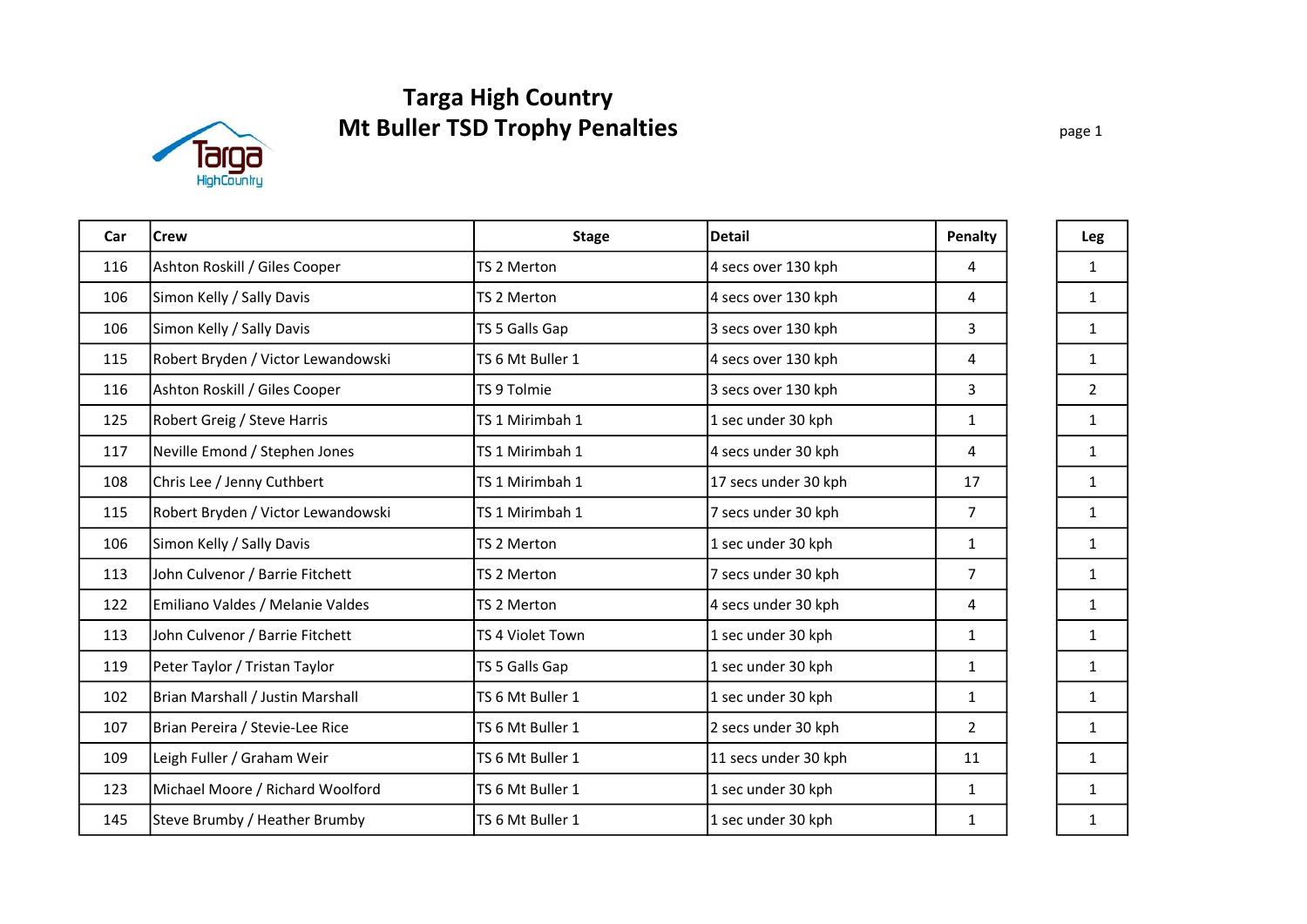# Targa High Country Mt Buller TSD Trophy Penalties



| Car | <b>Crew</b>                        | <b>Stage</b>         | <b>Detail</b>        | Penalty        | Leg            |
|-----|------------------------------------|----------------------|----------------------|----------------|----------------|
| 123 | Michael Moore / Richard Woolford   | TS 7 Mirimbah 2      | 1 sec under 30 kph   | $\mathbf{1}$   | $\overline{2}$ |
| 123 | Michael Moore / Richard Woolford   | TS 7 Mirimbah 2      | 1 sec under 30 kph   | $\mathbf{1}$   | $\overline{2}$ |
| 118 | Adam Dona-Doni / Dennis Dona-Doni  | TS 8 Barwite         | 2 secs under 30 kph  | $\overline{2}$ | $\overline{2}$ |
| 119 | Peter Taylor / Tristan Taylor      | TS 8 Barwite         | 1 sec under 30 kph   | $\mathbf{1}$   | $\overline{2}$ |
| 119 | Peter Taylor / Tristan Taylor      | TS 8 Barwite         | 4 secs under 30 kph  | 4              | $2^{\circ}$    |
| 115 | Robert Bryden / Victor Lewandowski | TS 8 Barwite         | 2 secs under 30 kph  | $\overline{2}$ | $\overline{2}$ |
| 108 | Chris Lee / Jenny Cuthbert         | TS 8 Barwite         | 4 secs under 30 kph  | 4              | $\overline{2}$ |
| 121 | Jeffrey Wilson / Ian Samson        | TS 8 Barwite         | 2 secs under 30 kph  | $\overline{2}$ | $\overline{2}$ |
| 120 | Gerry Bashford / Bob Watson        | TS 9 Tolmie          | 1 sec under 30 kph   | $\mathbf{1}$   | $\overline{2}$ |
| 118 | Adam Dona-Doni / Dennis Dona-Doni  | TS 9 Tolmie          | 2 secs under 30 kph  | $\overline{2}$ | $\overline{2}$ |
| 120 | Gerry Bashford / Bob Watson        | TS 9 Tolmie          | 1 sec under 30 kph   | $\mathbf{1}$   | $2^{\circ}$    |
| 113 | John Culvenor / Barrie Fitchett    | TS 9 Tolmie          | 3 secs under 30 kph  | 3              | $\overline{2}$ |
| 113 | John Culvenor / Barrie Fitchett    | TS 9 Tolmie          | 1 sec under 30 kph   | $\mathbf{1}$   | $\overline{2}$ |
| 121 | Jeffrey Wilson / Ian Samson        | TS 10 Powers Lookout | 3 secs over 130 kph  | 3              | $\overline{2}$ |
| 117 | Neville Emond / Stephen Jones      | TS 11 Bridge Creek   | 4 secs over 130 kph  | 4              | $\overline{2}$ |
| 119 | Peter Taylor / Tristan Taylor      | TS 10 Powers Lookout | 3 secs under 30 kph  | 3              | $\overline{2}$ |
| 115 | Robert Bryden / Victor Lewandowski | TS 10 Powers Lookout | 10 secs under 30 kph | 10             | $\overline{2}$ |
| 120 | Gerry Bashford / Bob Watson        | TS 11 Bridge Creek   | 4 secs under 30 kph  | 4              | $\overline{2}$ |
| 121 | Jeffrey Wilson / Ian Samson        | TS 11 Bridge Creek   | 12 secs under 30 kph | 12             | $\overline{2}$ |

page 2